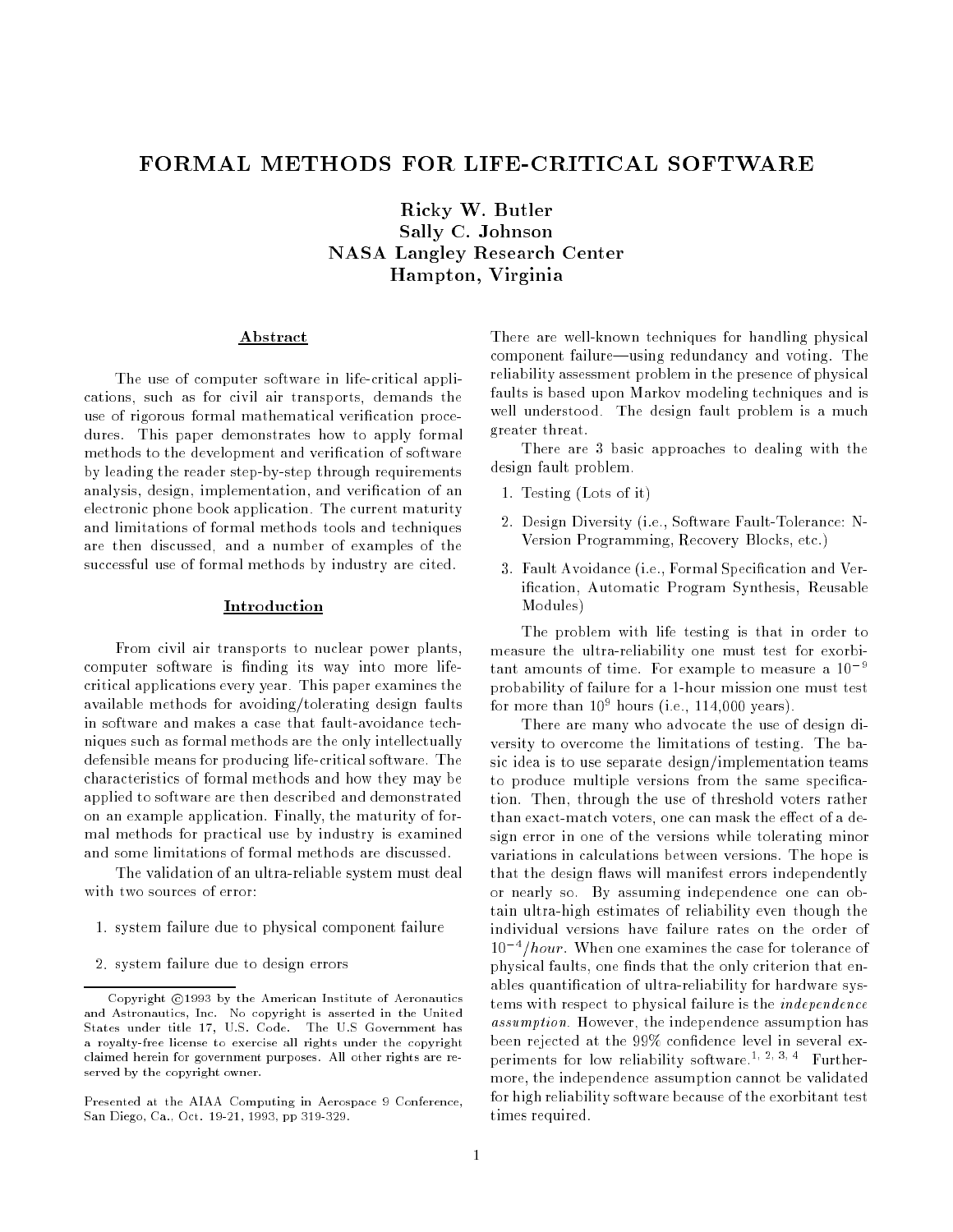If one cannot assume independence one must measure correlations. However, this is infeasible as well. To measure correlations between versions would require as much testing time as life-testing the system because the correlations must be in the ultra-reliable region in order for the system to be ultra-reliable.

It is not possible, within feasible amounts of testing time, to establish that design diversity achieves ultrareliability. Consequently, design diversity can create an "illusion" of ultra-reliability without actually providing it.

Since we cannot quantify the reliability of ultrareliable software, we must develop our systems in a manner that eliminates errors in the first place. In other words, we concentrate our efforts on producing a correct design and implementation rather than on the process of quantication. Our condence in the software is derived from our rigorous analysis rather than by experimentation.

# The Characteristics of Formal Methods

Central to formal methods is the use of mathematical logic. Mathematical logic serves the computer system designer in the same way that calculus serves the designer of continuous systems—as a *notation* for describing systems and as an analytical tool for calculating and predicting the behavior of systems. In both design domains, computers can provide speed and accuracy for the analysis.

Formal methods involves the specification of a system using languages based on mathematical logic. Formal methods provides a means for rigorous specification of desired properties as well as implementation details. Mathematical proof may be used to establish that an implementation meets the desired abstract properties. The most rigorous application of formal methods is to use semi-automatic theorem provers to ensure the correctness of the proofs. In principle, formal methods can accomplish the equivalent of exhaustive testing, if applied all the way from requirements to implementation. However, this requires a complete verification, which is rarely done in practice.

The reason that correct software is difficult to produce, even with large amounts of testing, is at first surprising-after all, we have been designing complex engineering systems for decades. Table 1 compares computer systems with classical systems and illustrates why the traditional approach to validation is ineffective. Unlike physical systems that are subject to physical failure, in software, there's nothing to go wrong but the design. Our intuition and experience is with continuous systems—but software exhibits discontinuous behavior. We are forced to separately reason about or test millions of sequences of discrete state transitions. Most of the design complexity in modern systems is in the software. The problem is that the complexity exceeds our ability to have intellectual control over it.

The term formal in "formal methods" refers to the idea that a proof can be known to be valid based upon its "form." In other words, the validity of a proof can be established by examining the syntax of an argument without regard to its semantics. The following argument:

> That animal is a cat All cats are sneaky Therefore, that animal is sneaky

is valid independent of the meaning of "animal", "cat" or "sneaky." Thus, the following equivalent argument is also valid:

> That  $\bigcirc$  is a  $\Box$ All  $\Box$ s are  $\diamondsuit$ Therefore, that  $\bigcirc$  is a  $\diamond$

Since the validity of a formal proof depends upon form only, a computer program can be used to check the validity of a proof without being supplied detailed domainspecic knowledge.

Formal logic provides rules for constructing arguments that are sound because of their form and *indepen*dent of their meaning. Formal logic provides rules for manipulating formulas in such a manner that only valid conclusions are deducible from premises. The manipulations are called a proof. If the premises are true statements about the world, then the soundness theorems of logic guarantee that the conclusion is also a true statement about the world. Assumptions about the world are made explicit, and are separated from rules of deduction.

Logic provides the foundation for all mathematics. But traditional applications of mathematics have been to continuous systems, where highly developed bodies of theory (e.g., aerodynamics) remove practitioners from having to reason from the elementary logical underpinnings. But computer systems operate in a discrete domain; their operation is essentially a sequence of decisions, and each application is new. Therefore we must develop a specic theory about each one, directly in logic.

Formal methods can be roughly divided into two basic components: specification and verification. Formal specication is the use of notations derived from formal logic to (1) describe the assumptions about the world in which a system will operate, (2) the requirements that the system is to achieve and (3) a *design* to accomplish those requirements. Formal verification is the use of proof methods from formal logic to (1) analyze specications for certain forms of consistency and completeness, (2) prove that the design will satisfy the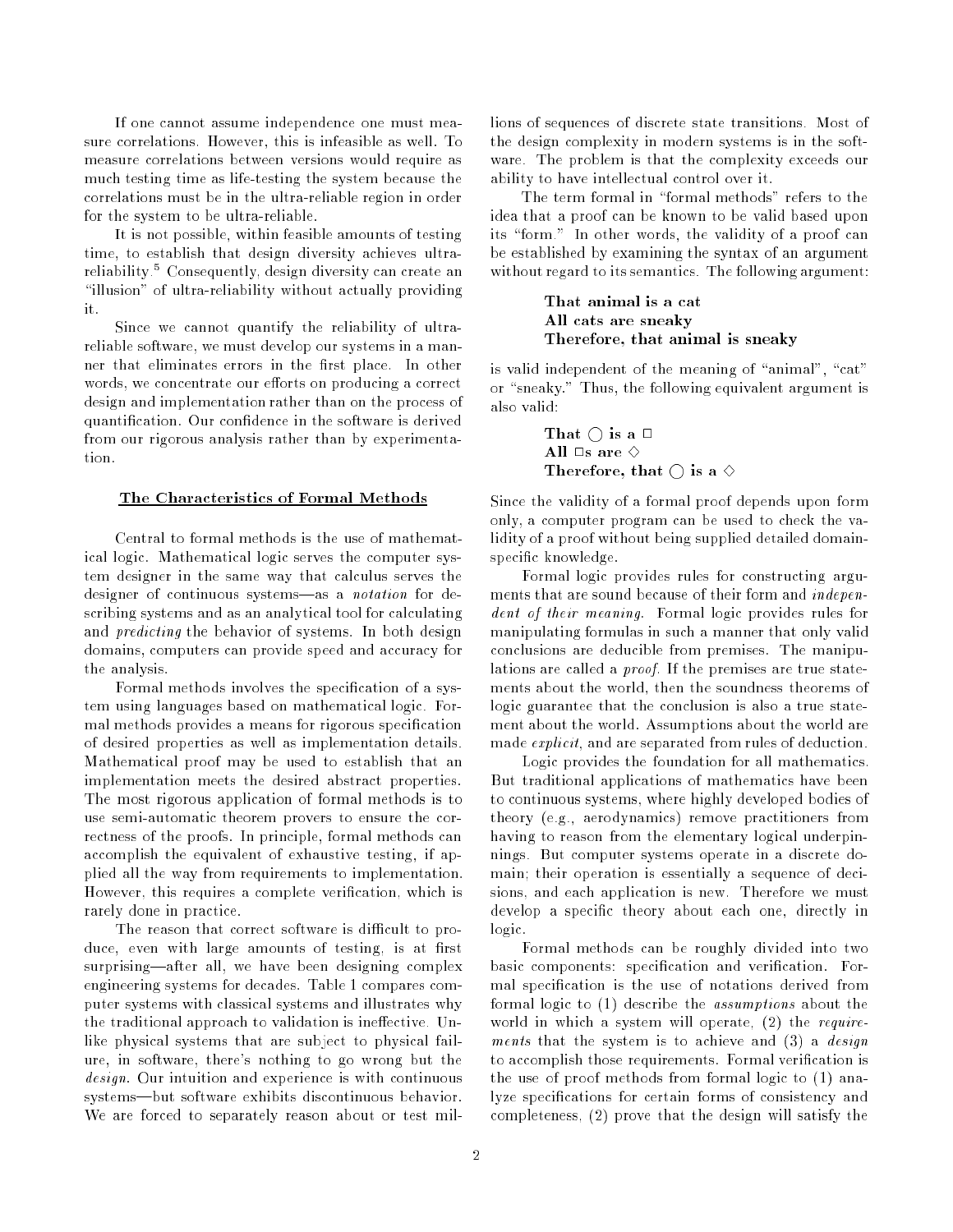| Classical Systems                    | Computer Systems              |
|--------------------------------------|-------------------------------|
| continuous state space               | discrete state space          |
| smooth transitions                   | abrupt transitions            |
| finite testing                       | finite testing inadequate,    |
| and interpolation OK                 | interpolation unsound         |
| mathematical modeling                | prototyping and testing       |
| build to withstand additional stress | build to specific assumptions |
| predictable                          | surprising                    |

Table 1. Comparison of Classical Engineering Systems with Computer Systems

requirements, given the assumptions, and (3) prove that a more detailed design implements a more abstract one. The mathematics of formal methods include (1) predicate calculus ( $1^{st}$  order logic), (2) recursive function theory, (3) lambda calculus, (4) programming language semantics and  $(5)$  discrete mathematics—number theory, abstract algebra, etc.

The following is a useful (first-order) taxonomy of the degrees of rigor in formal methods:

- Level-1: Formal specification of all or part of the system.
- Level-2: Paper and pencil proof of correctness.
- Level-3: Formal proof checked by mechanical theorem prover.

Level 1 represents the use of mathematical logic or a specification language that has a formal semantics to specify the system. This can be done at several levels of abstraction. For example, one level might enumerate the required abstract properties of the system, while another level describes an implementation, which is algorithmic in style. Level 2 formal methods goes beyond Level 1 through use of pencil-and-paper proofs that the more concrete levels logically imply the more abstractproperty oriented levels. Level 3 is the most rigorous application of formal methods. Here one uses a semiautomatic theorem prover to ensure that all of the proofs are valid. The Level 3 process of convincing a mechanical prover is actually a process of developing an argument for an ultimate skeptic who must be shown every detail. One can also add a Level 0 to refer to software engineering techniques that do not involve mathematical logic in a signicant way, such as statically testing for uninitialized variables and V&V activities such as formal inspections. Intuitively, higher levels of rigor provide greater condence but at greater cost.

It is also important to realize that formal methods is not an all-or-nothing approach. The application of formal methods to the most critical portions of a system is a pragmatic and useful strategy. Although a complete formal verification of a large complex system is impractical at this time, a great increase in condence in the system can be obtained by the use of formal methods at key locations in the system.

# Formal Requirements Analysis

In this section we will explore the process of writing a Level 1 formal specication of requirements. This will be done by way of example.

Suppose we want to develop an electronic telephone book, and we wish to write down the requirements for it using formal methods. We begin with some informal English requirements:

- Phone book shall store the phone numbers of a city
- There shall be a way to retrieve a phone number given a name
- It shall be possible to add and delete entries from the phone book

## Mathematical Representation of a Phone Book

The first question that we face is how do we represent the phone book mathematically? There appear to be several possibilities:

- 1. As a set of ordered pairs of names and numbers. Adding and deleting entries via set addition and deletion.
- 2. As a function whose domain is all possible names and range is all phone numbers. Adding and deleting entries via modication of function values.
- 3. As a function whose domain is only names currently in the phone book and range is phone numbers. Adding and deleting entries via modication of the function domain and values. (Z style)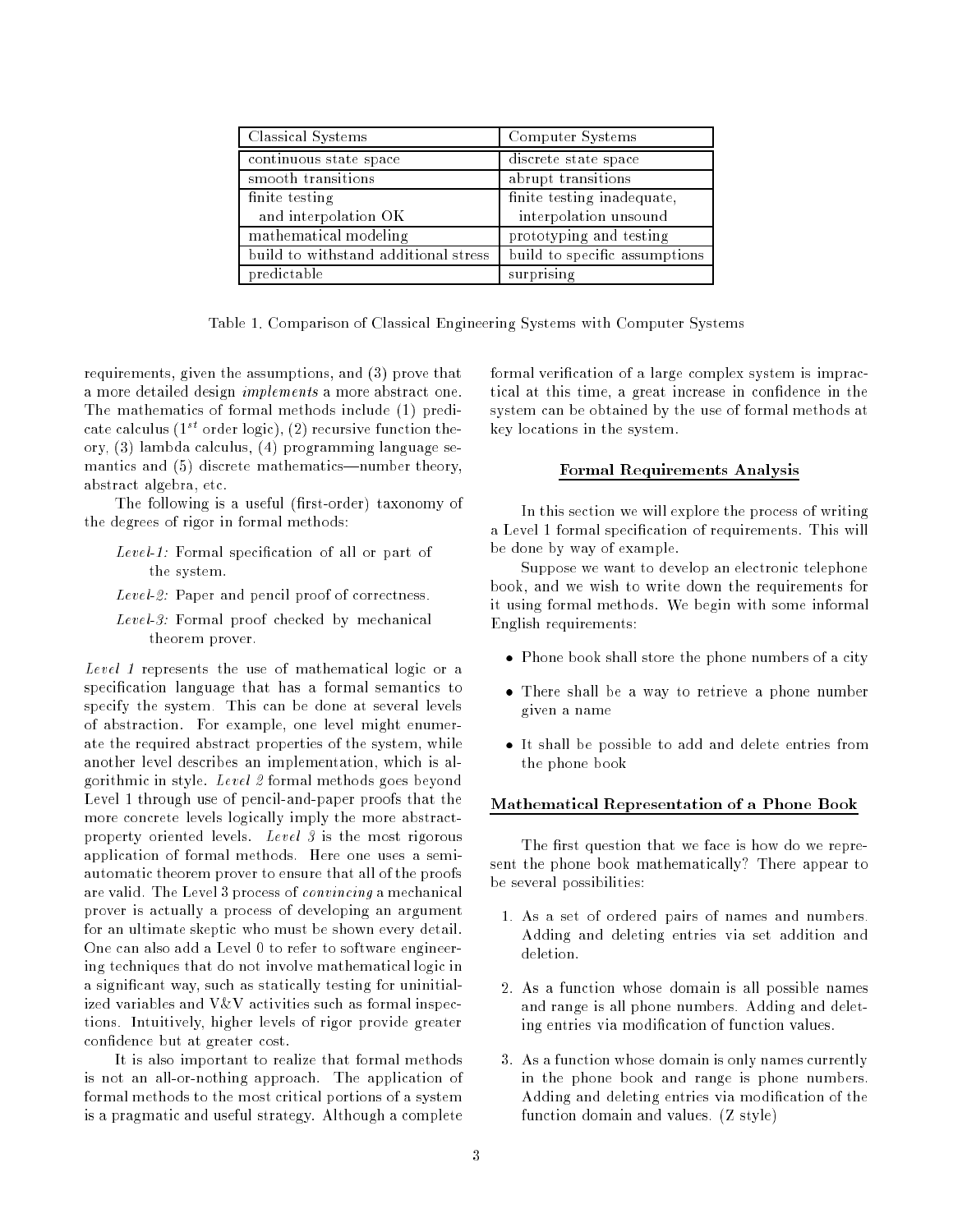We decide to go with the second approach because it seems the simplest.

In traditional mathematical notation, we would de fine the phone book as follows:

Let 
$$
N =
$$
 set of names  
\n $P =$  set of phone numbers  
\n $book : N \longrightarrow P$ 

The set N represents all possible names, not just those in the city. Similarly the set  $P$  represents all possible phone numbers, not just those currently in service. How then do we indicate that we do not have a phone number for all possible names, only for names of real people? One possibility is to to use a special number, that could never really occur in real life, e.g. 000-0000. We don't have to specify the implemented value of this special number we can just give it a name:  $p_0 \in P$ .

Now we can define an empty phone book. In traditional notation, we would write:

$$
empty book : N \longrightarrow P
$$

$$
empty book(name) \equiv p_0
$$

Now we need to figure out how to represent English requirement 2: "There shall be a way to retrieve a phone number given a name." We decide to use a function  $"FindPhone."$ 

 $FindPhone(bk, name) = bk(name)$ 

where  $B =$  set of functions :  $N \longrightarrow P$ . Findphone returns a phone number when given a book and a name. Note that FindPhone is a higher-order function since its first argument is a function (i.e., its type is  $B$ ).

English requirement  $3$  stated, "It shall be possible to add and delete entries from the phone book." We decide to model these activities with two functions " $AddPhone$ " and " $DelPhone$ ":

$$
AddPhone : B \times N \times P \longrightarrow B
$$
  
AddPhone(bk, name, num)(x) = 
$$
\begin{cases} bk(x) & \text{if } x \neq name \\ num & \text{if } x = name \end{cases}
$$
  
DelPhone : B \times N \longrightarrow B  
DelPhone(bk, name)(x) = 
$$
\begin{cases} bk(x) & \text{if } x \neq name \\ p_0 & \text{if } x = name \end{cases}
$$

The specification for *AddPhone* reads as follows: if you add an entry to the phone book for *name* and then access entry x, you get the original value  $bk(name)$  if  $x \neq name$ and num otherwise. Similarly, DelPhone states: if you delete the *name* entry from the phone book and then access x, you get  $p_0$  if  $x = name$  and  $bk(x)$  otherwise.

We can now write the complete specification:

Let 
$$
N =
$$
 set of names  
\n $P =$  set of phone numbers  
\n $book : N \longrightarrow P$   
\n $po \in P$   
\n $B =$  set of functions :  $N \longrightarrow P$   
\n $FindPhone : B \times N \longrightarrow P$   
\n $FindPhone(bk, name) = bk(name)$   
\n $AddPhone : B \times N \times P \longrightarrow B$   
\n $AddPhone(bk, name, num)(x) = \begin{cases} bk(x) & \text{if } x \neq name \\ num & \text{if } x = name \end{cases}$   
\n $DelPhone : B \times N \longrightarrow B$   
\n $DelPhone(bk, name)(x) = \begin{cases} bk(x) & \text{if } x \neq name \\ p_0 & \text{if } x = name \end{cases}$   
\nAt this point we realize that our work is not cor

At this point we realize that our work is not completely satisfactory, for example:

- Our specication does not rule out the possibility of someone having a " $p_0$ " phone number
- We have not allowed multiple phone numbers per name

The first question is an artifact of our particular specification; however, the second question is a result of a deficiency in the English specification.

## Overcoming the Deficiencies

The first deficiency is that our requirements do not rule out the possibility of someone having a " $p_0$ " phone number. One way to overcome this problem is to use a flag to indicate when a phone number is valid. However, this would not help us at all with the second deficiencyno way to store multiple phone numbers per name. The most straight-forward solution to the second deficiency is to make the phone book map into a set of phone numbers rather than just a single phone number. This also solves deficiency  $1$ —the emptyset can be used to represent the situation where there is no phone number instead of using a  $p_0$  number. Thus, we have:

Let 
$$
N =
$$
 set of names  
\n $P =$  set of phone numbers  
\n $book : N \longrightarrow 2^P$   
\n $P =$  set of functions :  $N \longrightarrow 2^P$   
\n $book : P$   
\n $empty book(name) \equiv \phi$ 

The notation  $2^{\circ}$  represents the set of subsets of P. Thus, a book is a function from the set of names into a set of subsets of phone numbers (i.e., given a name it will return a set of phone numbers). The empty set  $\phi$  can be used to represent the lack of a phone number for a name.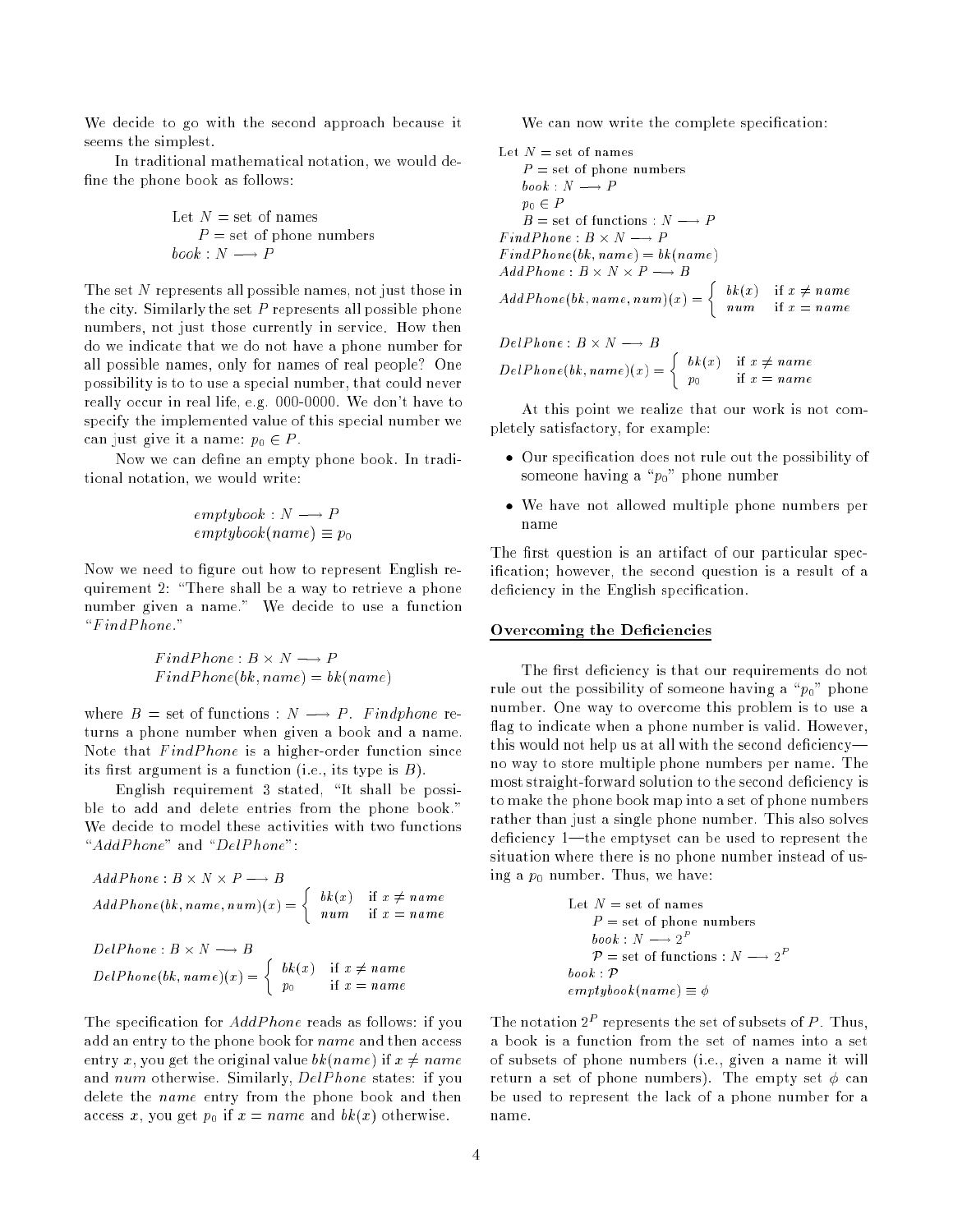The FindPhone, AddPhone and DelPhone functions can be modified as follows:

```
Let N = set of names
       P = set of phone numbers
        book: N \longrightarrow 2^-P = set of functions : N \longrightarrow 2^+emptybook(name) \equiv \phiFindPhone(bk, name) = bk(name)AddP hone(bk; name; num
)(x) =
                                       \overline{\phantom{a}}bk(x) if \alpha for \alpha for \alpha for \alpha for \alpha for \alpha for \alpha for \alpha for \alpha for \alpha for \alpha for \alpha for \alpha for \alpha for \alpha for \alpha for \alpha for \alpha for \alpha for \alpha for \alpha for \alpha for \alpha for \alpha f
                                             bk (name) is not made if \alpha if \alpha if \alpha
```

```
DelPhone(bk, name)(x) = \begin{cases} bk(x) & \text{if } x \neq name \end{cases}\overline{ } \overline{ } \overline{ } \overline{ } \overline{ } \overline{ } \overline{ } \overline{ } \overline{ } \overline{ } \overline{ } \overline{ } \overline{ } \overline{ } \overline{ } \overline{ } \overline{ } \overline{ } \overline{ } \overline{ } \overline{ } \overline{ } \overline{ } \overline{ } \overline{ } \overline{ } \overline{ } \overline{
```
Notice that the function DelPhone deletes all of the phone numbers associated with a name. Should the system be able to just remove one phone number associated with the name? The English requirements as written do not cover this situation. Clearly, the requirements must be corrected. If the capability to remove one of the phone numbers out of the set is needed, an additional function, say  $DelPhoneNum$ , must be defined:

DelP honeN um : B - N - P ! B  $DelPhoneNum(bk, name, num)(x) =$  $\overline{\phantom{a}}$ bk(x) if  $\alpha$  fixed in the formulation of  $\alpha$  fixed in the formulation of  $\alpha$ bk(name) n fnumg if x <sup>=</sup> name

Several aspects of the formal specification are significant. First, the specification is abstract and does not resemble program code. For example, the functions are defined over infinite domains. Second, the process of translating the requirements into mathematics has forced us to enumerate many things that are usually left out of English specifications. Third, the formal process exposes ambiguities and deficiencies in the requirements. For example one must chose between  $\theta$ ook : iv  $\longrightarrow$  P and  $\theta$ ook : iv  $\longrightarrow$  2 as the definition of the phone book.

#### Formal Analysis of Requirements

Although formal analysis can be carried out using pencil and paper, greater condence in the analysis can be gained through use of a semi-automatic theorem prover, i.e. using Level 3 rigor. In order to use a theorem prover, the specification must be translated into the formal specication language used by the theorem prover. We will illustrate this process, using the PVS (Prototype Verification System) theorem prover.<sup>6, 7, 8</sup>

The specification becomes:

```
names: TYPE
ph_number: TYPE
IMPORTING sets[ph_number]
book: TYPE = [names \rightarrow set[ph_number]]name: VAR names
emptybook(name): set[ph_number] = emptyset
bk: VAR book
FindPhone(bk, name): set[ph_number] = bk(name)
num: VAR ph_number
AddPhone(bk, name, num): book =
           bk WITH [name := add(num,bk(name))]
DelPhone(bk, name): book =
```
A few observations should make the PVS syntax understandable. The first two lines define the types names and ph\_number. These represent the domains of names and phone numbers, respectively. The IMPORTING command makes the PVS sets library available to the specification. The notation [names -> set[ph\_number]] de fines a function whose domain is names and whose range is set[ph\_number]. The notation bk WITH [name := add(num, bk(name))] defines a new function identical to bk except at the point name. The value of the new function at name is set equal to add(num,bk(name)), the original set bk(name) with num added to it.

bk WITH [name := emptyset]

We can now analyze our requirements by posing challenges: "If this specification is correct, the following property should be true." For example, if I add a phone number to a name, then the set returned by  $FindPhone$ should contain that entry:

 $num \in FindPhone(AddPhone(bk, name, num), name)$ 

In PVS notation, we have

```
Find_Add_lem: LEMMA
  member(num,FindPhone(
               AddPhone(bk,name,num),name))
```
We issue the PVS prove command followed by a TCC command, a high-level strategy that is often able to automatically prove simple theorems. The system responds:

```
Rewriting AddPhone(bk, name, num) to ...
Rewriting FindPhone ...
Rewriting member(num, bk(name)) to ...
Rewriting add(num, bk(name))(num) to TRUE.
Rewriting member(num, add(num, bk(name))) to TRUE.
```

```
Trying repeated skolemization, instantiation,
and if-lifting,
```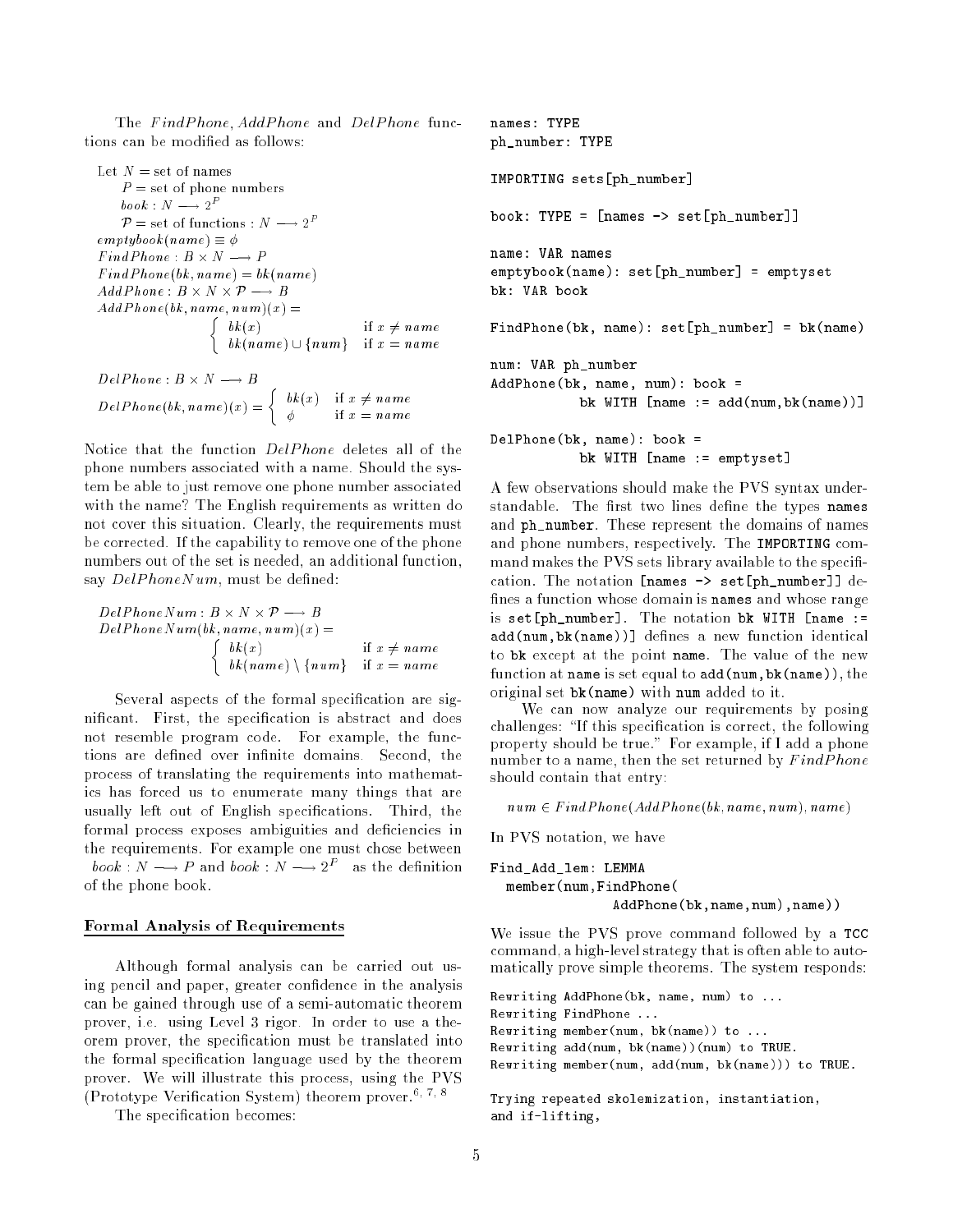Q.E.D.

```
Run time = 3.80 secs.
```
The PVS prover displays Q.E.D. which informs us that the theorem has been successfully proved. We have verified that our definition of FindPhone satisfies our expectationy . Encouraged by our success, we try another:

## Del\_Add\_lem: LEMMA

```
DelPhone(AddPhone(bk,name,num),name) = bk
```
This time our PVS proof effort leaves us with:

Del\_Add\_lem.1 :

```
[-1] name!1 = x!1|-------
{1} emptyset = bk!1(x!1)
```
## Rule?

This is not provable because  $bk!1(x!1)$  (which is equal to  $bk!1(name!1)$  is not necessarily equal to the empty set. We realize that after DelPhone removes name from the phone book that bk(name) will be equal to the empty set only for the case that there were no phone numbers for name before the AddPhone function operates on the phone book. Thus, we must change the lemma to:

# Del\_Add\_lem: LEMMA emptyset(bk(name)) IMPLIES DelPhone(AddPhone(bk,name,num),name) <sup>=</sup> bk

At this point we have gained some additional insight into our requirements. Several questions arise that should be addressed in more detail in our requirements:

- $\bullet$  Should we add a "ChangePhone" function that alters the phone numbers for an already existing name.
- Should we change the definition of AddPhone to only operate on non-existing names?
- Should error messages be output from the functions?

We will not pursue these questions further in this paper, but have raised them to illustrate how the putative theorem proving process can lead to a closer investigation of the requirements.

# Revising the Informal English Requirements

One important product from the formal specification process is that it enables us to revise our English specification in a way that removes ambiguities. The original specication was

- Phone book shall store the phone numbers of a city
- There shall be a way to retrieve a phone number given a name
- It shall be possible to add and delete entries from the phone book

We now revise them to read:

- For each name in the city, a set of phone numbers shall be stored (Should we limit the number?)
- There shall be way to retrieve the phone numbers given a name
- It shall be possible to add a new name and phone
- It shall be possible to add new phone numbers to an existing name
- It shall be possible to delete a name
- It shall be possible to delete one of several phone numbers associated with a name
- The user shall be warned if a deletion is requested on a name not in the city
- The user shall be warned if a deletion of a nonexistent phone number is requested

There are many different ways to formally specify something. No matter what representation you chose you are making some decisions that bias the implementation. The goal is to minimize this bias and yet be complete. The process of formalizing the requirements can reveal problems and deficiencies and lead to a better English requirements document as well.

## Design Verification

In this section we will briefly explore the techniques of design verication. This will be done by continuing with our phone book example. We decide to design our phone book using a hash table. For simplicity we assume that we have a hash function that will return a unique index into a multi-dimensional array for each name in the phone book. This is illustrated in Figure 1: The high-level design of the phone book can be specified in

<sup>&</sup>lt;sup>†</sup>Of course this is merely one of many properties we may wish to verify.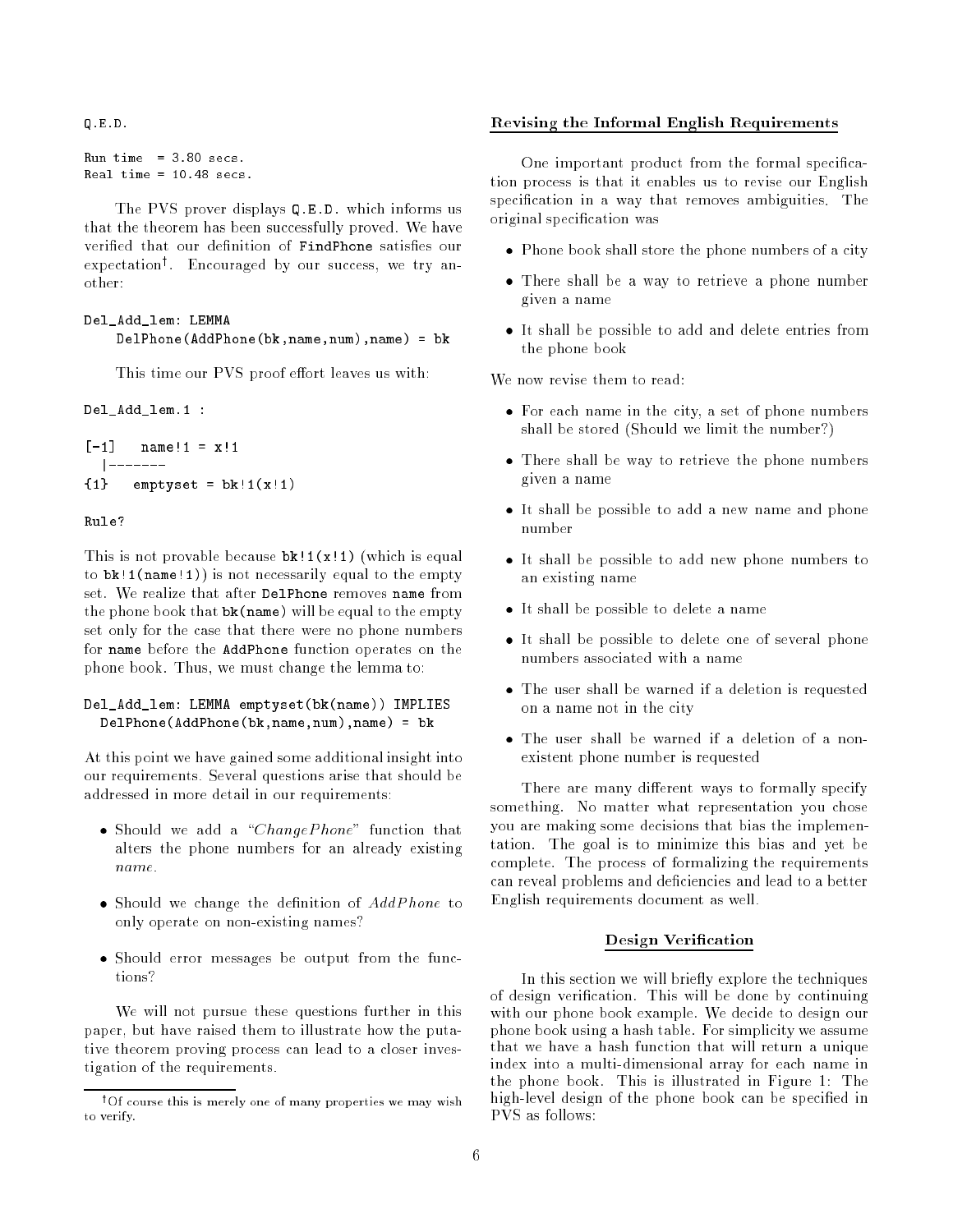

Fig. 1. Data Structure for Phone Book High-Level Design

```
index: TYPE = \{i: \text{nat } | i \leq \text{max\_names}\}nbufidx: TYPE = \{i: nat \mid i \leq max_numbers\}nbufloc: TYPE = \{i: posnat \mid i \leq max_numbers\}numbuf: TYPE = ARRAY[nbufloc -> ph_number]
hashf: TYPE = function[names -> index]
numlist: TYPE = [# last: nbufidx, nbuf: numbuf #]
ibook: TYPE = ARRAY [index -> numlist]
hash: hashf
ibk: VAR ibook
```
 $=$  ibk(hash(name)) Similarly the high-level design for the "addphone" and "delphone" functions can be defined:

name: VAR names

findphone(ibk, name): numlist

```
addphone(ibk, name, num): ibook =
  IF last(ibk(hash(name))) >= max_numbers
  THEN ibk
  ELSE % book is not full
    LET nl = ibk(hash(name)) IN
         ibk WITH [(\text{hash}(\text{name})) :=(\# \nhbox{huf} := \nhbox{huf}(\nl))WITH [(\text{last}(n1)+1) := \text{num}],last := last(n1) + 1  #)]ENDIF
```

```
delphone(ibk, name): ibook =
    LET nl = ibk(hash(name)) IN
        ibk WITH \lceil(hash(name)) := nl
              WITH [last := 0]]
```
One then constructs a mapping function that relates the objects of the high-level design specification

to the objects of the requirements-level specification. In this case, we need a function that constructs the requirements-level phone book, a set of entries, from the high-level design data structure. We name this function,  $"bmap"$ :

```
bmap: function[ibook \rightarrow book] =
      (LAMBDA ibk:
           (LAMBDA name:
               (LET n1 = ibk(hash(name)) INsmap(nbuf(n1),last(n1))))
```
This function is defined in terms of the recursive function, "smap":

```
smap: RECURSIVE function[numbuf,nbufidx
        -> set[ph_number]] =
(LAMBDA nb,ii: IF ii = 0 THEN emptyset
               ELSE add(nb(ii),smap(nb,ii-1))
               ENDIF)
```
To show that the high-level design satisfies the requirements, we prove homomorphisms of the form:

```
Verif_condition: THEOREM
 NOT name_full(ibk,name) IMPLIES
    bmap(addphone(ibk, name, num)) =
      AddPhone(bmap(ibk),name,num)
```
In other words, if we start with a phone book ibk, add name to it, and then map it up to the requirements level with bmap, we obtain the same result as first mapping ibk up to the requirements level and then executing AddPhone. This is illustrated in Figure 2:



Fig. 2. Design Proof that High-Level Design addphone Function Implements Requirements-Level AddPhone

# Introduction to Code-Level Verification

Presentation of the entire code-level specification, implementation and the corresponding formal verification is beyond the scope of this conference paper. However, some of the concepts involved can be introduced by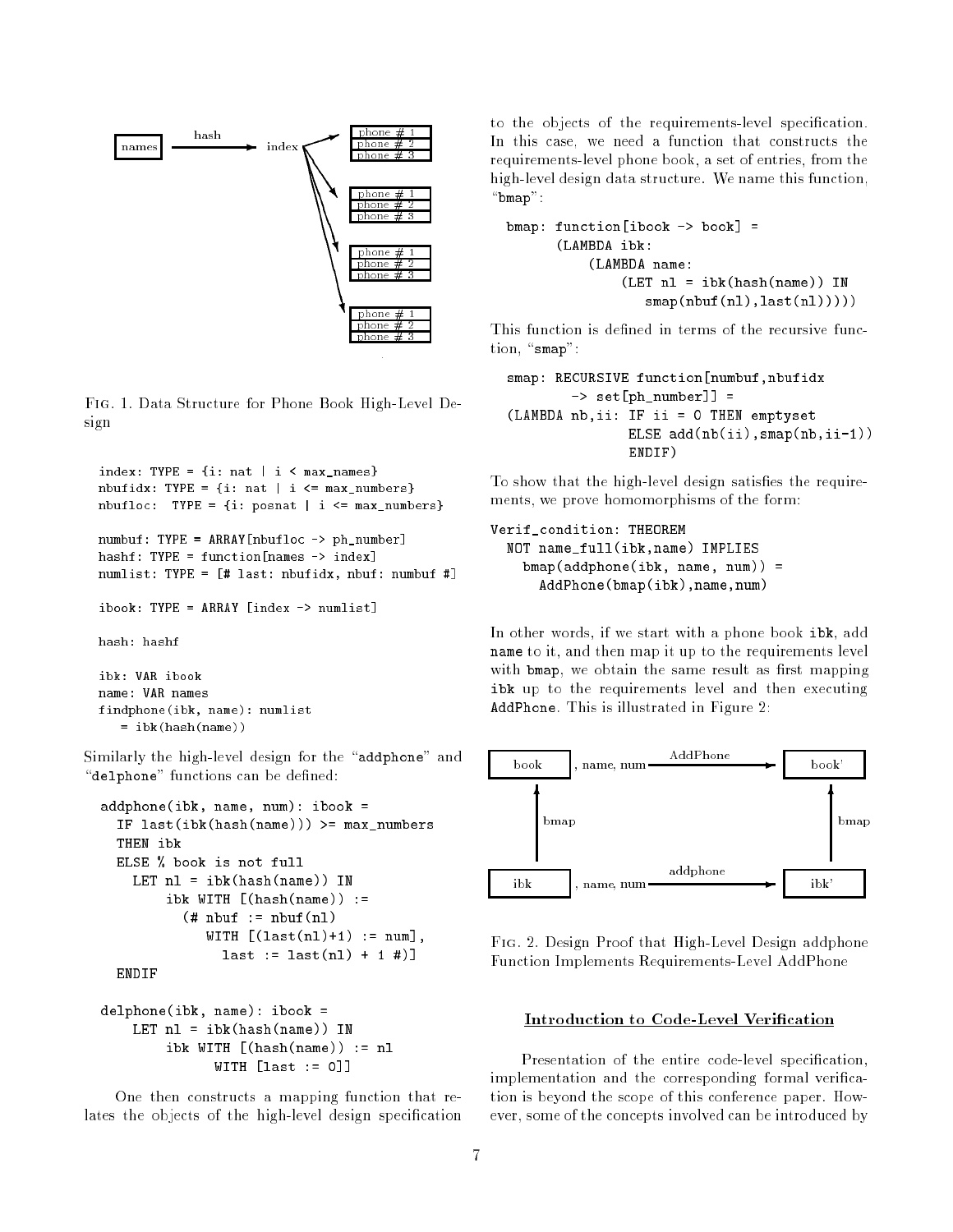way of a single procedure that could be used in the implementation of this phone book—an array search function.

Let's begin with an English specification of such a procedure:

The procedure searches an array "A" of length "N" for a value "X." If it finds the element, then " $Y$ " is equal to the "index" of the array element that is equal to " $X$ " on exit from the return. If there is no element of the array equal to "X" then Y is equal to "0" on exit.

The following is a formal specification of this procedure:

pre-condition:  $N > 0$ post-condition:  ${X = A[Y] \wedge (1 \le Y \le N)} \vee {(Y = 0)}$  $\cdots$  ,  $\cdots$  ,  $\cdots$   $\cdots$   $\cdots$   $\cdots$   $\cdots$   $\cdots$   $\cdots$   $\cdots$ 

The "pre-condition" describes what must be true of the input variables when the procedure is called and the "post-condition" presents a property on the output variables that defines the behavior of the routine. The  $\wedge$ 's represent logical or and  $\vee$  represents logical and.

This specication could be implemented with a variety of different search techniques, e.g. linear search, binary search etc. For simplicity a linear search algorithm is presented here:

function Lookup(var A:array[1::N] of integer; x : integer):  $1..N$ : var i; m; n : 1::N; label 11;  $\{(1 \lt N) \land sorted(A) \land (A[1] \leq x \lt A[N])\}$ begin m := 1; n := 1; n := 1; n := 1; n := 1; n := 1; n := 1; n := 1; n := 1; n := 1; n := 1; n := 1; n := 1;  $\{(m < n) \wedge sorted(A) \wedge (A[m] \leq x < A[n])\}$ 

 $\cdots$   $\cdots$   $\cdots$   $\cdots$ begin i := (m <sup>+</sup> n) div 2; if x < A[i] then n := i else if  $\mathbb{R}^n$  and  $\mathbb{R}^n$  if  $\mathbb{R}^n$  if  $\mathbb{R}^n$  if  $\mathbb{R}^n$  if  $\mathbb{R}^n$ else begin Lookup := i; fA[Lookup] = xg goto <sup>11</sup> end end;  $\{(m + 1 = n) \wedge sorted(A) \wedge (A[m] \leq x < A[n])\}$ if Almarchies and finite finite finite fields and the finite fields of the second second second second second goto <sup>11</sup> else Lookup := m; 11: end  $\{(A[Lookup] = x) \vee (\neg \exists k. ((1 \le k \le N) \wedge (A[k] = x)))\}$ where sorted(A) =  $\forall i, j. ((1 \leq i < j \leq N) \supset (A[i] < A[j]))$ 

Note that the pre- and post-conditions have been added to the text as comments. In addition a "loop invariant" has been supplied for each loop. This is a property that is true about the loop whenever one reaches that point in the loop. Once these annotations are made a set of "verification conditions" can be automatically generated using a tool such as Penelope.<sup>9, 10</sup> If these verification conditions (VC) can be shown to be theorems, then the program correctly implements the specification.<sup> $\ddagger$ </sup>

For this program and specication, the following are the set of verications that would be produced:

- 1.  $\{(1 \le N) \land sorted(A) \land (A[1] \le x \le A[N]\})$  $\supset \{(1 < N) \land sorted(A) \land (A[1] \leq x < A[N])\}$
- 2.  ${A[Lookup] = x} \supset {A[Lookup] = x}$
- 3.  $\{(m + 1 = n) \land sorted(A) \land (A[m] \leq x < A[n]) \land (A[m] = x)\}\$  $\supset \{A[m] = x\}$
- 4.  ${F_{a}}$ ilure $}$   $\sup$   ${F_{a}}$ ilure $}$
- 5.  $\{(m + 1 = n) \land sorted(A) \land (A[m] \leq x < A[n]) \land (A[m] \neq x)\}\$  $\supset \{\neg \exists k \cdot ((1 \leq k \leq N) \land (A[k] = x))\}$
- 6.  $\{(m < n) \land sorted(A) \land (A[m] \leq x < A[n]) \land (m+1 < n)$  $\wedge$ (A[(m + n) div 2]  $\geq x$ )  $\wedge$  (x  $\geq$  A[(m + n) div 2])}  $\supset$  {A[(m + n) div 2] = x}
- 7.  $\{(m < n) \land sorted(A) \land (A[m] \leq x < A[n]) \land (m + 1 < n)\}$  $\wedge$ (A[(m + n) div 2] < x)  $\wedge$  (x  $\geq$  A[(m + n) div 2])}  $\supset \{(((m+n)\,div\,2)+1=n)\wedge sorted(A)$  $\wedge$ (A[(m + n) div 2]  $\leq x < A[n]$ }
- 8.  $\{(m < n) \land sorted(A) \land (A[m] \leq x < A[n]) \land (m+1 < n)\}$  $\wedge (A[(m + n) \, div\, 2] \leq x) \wedge (x \leq A[(m + n) \, div\, 2])\}$  $\supset \{(m + 1 = (m + n) \text{ div } 2) \wedge \text{ sorted}(A)\}$  $\wedge$ (A[m]  $\leq x < A[(m + n) div 2])$ }

The overall process is illustrated in Figure 3.



Fig. 3. The VC generation process

One can see that the specification above is very detailed and deals specifically with implementation variables. In fact, code-level verification is usually the most time-consuming of all of the formal methods, because of the amount of detail that must be handled. The formal specication that drives the VC generation process can be connected to the upper-level design specications to make a formal hierarchy as shown in Figure 4. The upper-level proofs are accomplished using the techniques of design proof described in the previous section.

 $*$ Of course this is true in practice only if the semantics of the language used for the VC generation match the actual semantics of the language employed and there are no bugs in the VC generator and compiler.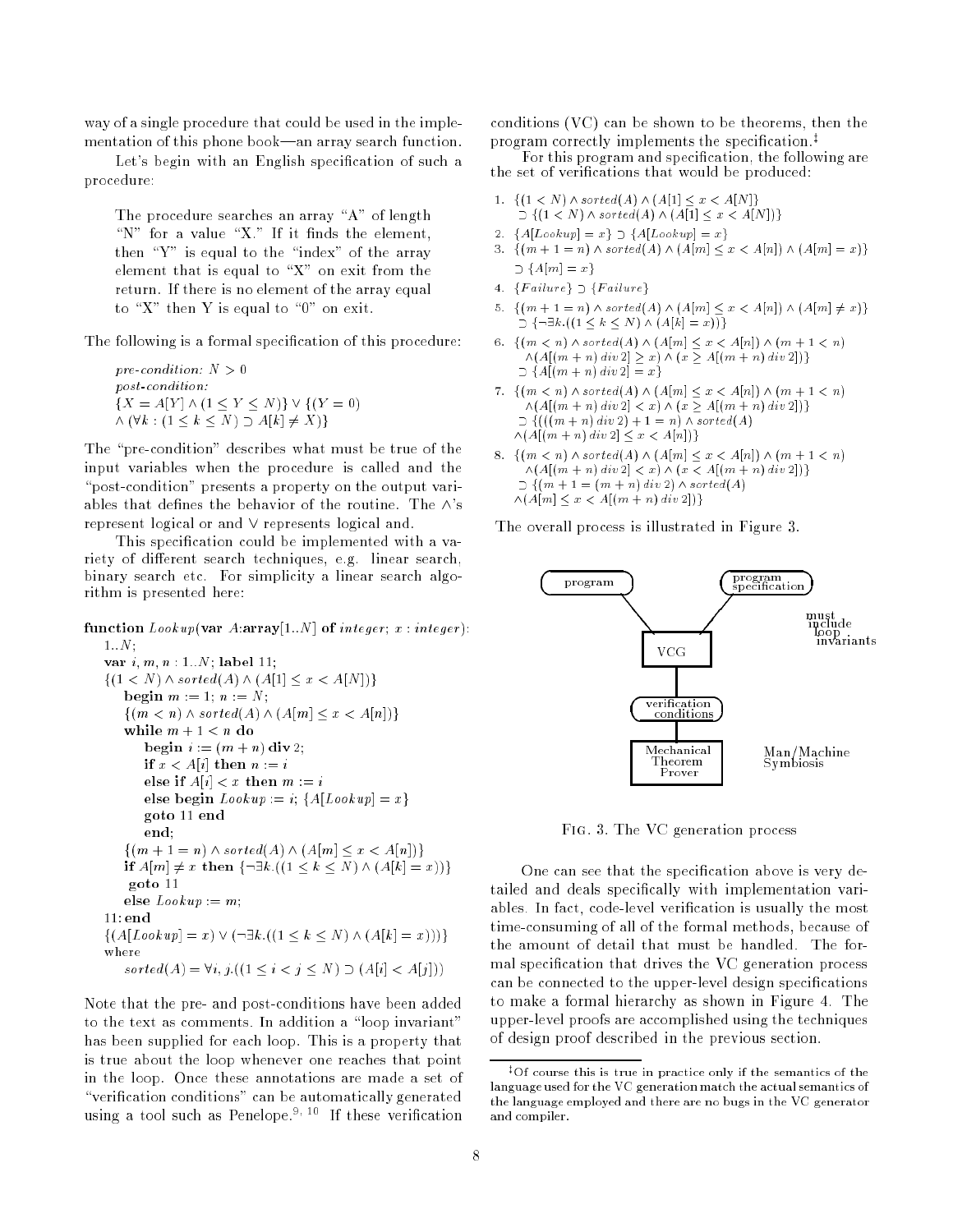

Fig. 4. Hierarchical Specication Used to Prove High-Level Property

## Maturity of Formal Methods

The major drawback cited by critics is that formal methods is too expensive and time-consuming to be practically applied. While this criticism was perhaps true twenty years ago, much progress has been made in development of formal methods languages, tools, and techniques.

Most of the commercial application of formal methods has occurred in Europe. Most noteworthy is the IBM CICS Project.<sup>11</sup> This project applied formal methods to an upgrade of a major on-line transaction-processing software package. The size of the upgrade was 13,230 lines of code. The project team claimed that 19 defects were avoided as a result of using formal methods. They also claimed a cost savings of 9% of total or \$13 million saved. They used the Z specification language at the Level 1 level of rigor.

Another noteworthy application of formal methods is the Inmos/Oxford T800 Transputer Floating-Point Unit Project. This project involved the application of formal methods to the design of a hardware device. The T800 Transputer Floating-Point Unit Project originally begin with two separate, parallel developments: an informal development, supported by months of testing against other FPUs and a formal development using Z. Because the formal development moved far ahead of the informal team, the informal effort was terminated. Inmos claims a saving of 12 months in the development time. They received the Queen's Award for Technological Achievement 1990.

Another successful application of formal methods

is the SACEM Railroad Signalling System.<sup>12</sup> The objective of this project was to increase traffic movement by 25% (800,000 passengers/day). This involved 21,000 lines of Modula-2 code of which 63% was safety-critical. They used Level 2 rigor, performing manual proofs on the VCs. The validation effort for the total system was 100 man-years. The development team believes that the system is safer as a result of the use of formal methods.

Meanwhile in the United States, the National Security Agency and the Defense Advanced Research Projects Agency (DARPA) have quietly funded quite a lot of formal methods research, resulting in significant advances in theorem-proving tools (e.g., Gypsy, EHDM, SDVS) and in the complexity of systems that can be formal verified (e.g., encryption devices, secure operating systems, microprocessors).

NASA Langley Research Center has established a research program aimed at bringing formal methods technology to a sufficiently mature level for practical use on life-critical systems by United States aerospace and other industries and to facilitate the transfer of this technology through carefully orchestrated demonstration projects. Our research efforts are primarily concentrated on the technically challenging areas of digital flight-control systems design that are currently beyond the state of the art. Demonstration projects are focussed on problem domains where current formal methods technologies are deemed adequate but techniques and examples of how to apply them are absent. To overcome the sizeable "learning curve" associated with adoption of formal methods and their application to new problem domains, these demonstration projects are accomplished by establishing cooperative partnerships between industry and the developers of the formal methods tools and techniques.

Our software demonstration projects began with formal verification of some simple utility routines obtained from the NASA Goddard Space Flight Center and the NASA Lewis Research Center. This work was performed by Odyssey Research Associates (ORA) using their Ada verification tool named Penelope.<sup>13</sup> During this project, ORA demonstrated that the use of formal specification alone uncovered several errors in the routines and that the subsequent formal verification effort uncovered additional errors.<sup>10</sup> In a second project, ORA formally specied the mode-control panel logic of a Boeing 737 experimental research aircraft using Larch (the specification language used by Penelope).<sup>14</sup>

We are participating with NASA Johnson Space Center and the Jet Propulsion Laboratory (JPL) to demonstrate the use of formal methods for space applications. In this project, we are working with space application experts from NASA Johnson, JPL, and IBM to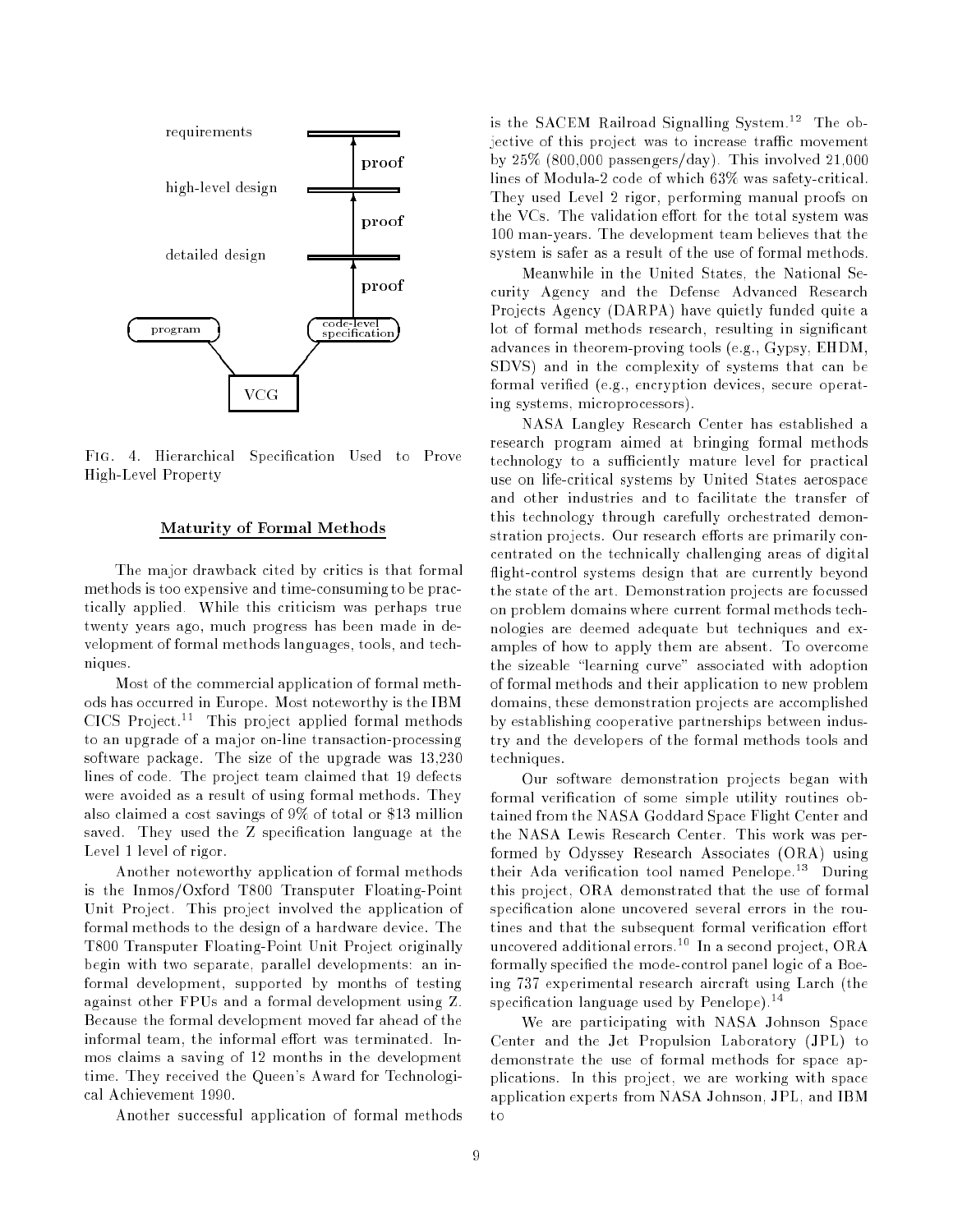- educate the application experts about the PVS prover and how to apply formal methods,
- work jointly to develop a hierarchical set of formal specifications of the Jet-Select function of the NASA Space Shuttle, ranging from pseudo-code level to detailed-design level to abstract high-level specification,
- demonstrate how to prove that each level specification is a valid implementation of the level above, and
- demonstrate how to prove that the requirementslevel specication meets a set of properties that the system is required to hold.

Other demonstration projects related to software include:

- formal specification and verification of floating point software for calculating trajectories of a ballistic missile;
- formal specication of guidance and control system software for a planetary lander;
- $\bullet$  design, specification and verification of an operating system for a fault-tolerant, Reliable Computing Platform; and
- $\bullet$  development of a formal requirements definition language for flight-control software.

This work along with the rest of NASA Langley's research in formal methods is discussed in an overview paper presented at Compass 91.<sup>15</sup>

Since the Federal Aviation Administration (FAA) must approve any new methodologies for developing lifecritical digital systems for civil air transports, their acceptance of formal methods is a necessary precursor to its adoption by industry system designers. Therefore, we have been working with the FAA and other regulatory agencies to incorporate credit for formal methods into the standards they set. We presented a tutorial to the FAA SWAT (SoftWare Advisory Team) at their request, and SRI International is currently writing a chapter for the FAA Digital Systems Validation Handbook on formal methods. We were instrumental in including formal methods as an alternate means of compliance in the DO-

# Limitations

It is important that the limitations of formal methods be recognized. For many reasons, formal methods do not provide an absolute guarantee of perfection, even

if applied with Level 3 rigor. First, formal methods cannot guarantee that the top-level specification is what was intended. Second, formal methods cannot guarantee that the mathematical model of a physical device such as a hardware gate is accurate with respect to the physics of the device. The formal verication depends upon the the validity of the models of the primitive elements such as hardware gates. The mathematical model of a gate is merely a representation of the physical device. Some formal models just include logical properties. Other formal models include timing delays, but formal models typically do not include effects of temperature, EMI, manufacturing flaws, etc. Third, often the formal verification process is only applied to part of the system. Finally, there may be errors in the formal verification tools themselves. Nevertheless, formal methods provide a signicant capability for discovering/removing errors in large portions of the design space.

# Concluding Remarks

This tutorial-style paper describes in simple terms what formal methods is and how it can be applied to software. We believe that formal methods tools and techniques are already sufficiently mature to be practical and cost-effective in the development and analysis of lifecritical software systems. Several examples of formally specified and verified systems support our position. The intellectual investment required to adopt formal methods is considerable. However, we see no acceptable alternative; the use of computer software in life-critical applications demands the use of rigorous formal specication and verification procedures.

## References

- [1] Knight, John C.; and Leveson, Nancy G.: An experimental evaluation of the assumptions of independence in multiversion programming. IEEE Transactions on Software Engineering, vol. SE-12, no. 1, Jan. 1986, pp. 96-109.
- [2] Scott, R. Keith; Gault, James W.; and McAllister, David F.: Fault-Tolerant Software Reliability Modeling. IEEE Transactions on Software Engineering, May 1987.
- [3] Shimeall, T. J.; and Leveson, N. G.: An Empirical Comparison of Software Fault-Tolerance and Fault Elimination. IEEE Transactions on Software Engineering, Feb. 1991, pp. 173-183.
- [4] Knight, John. C.; and Leveson, Nancy. G.: A Reply To the Criticisms Of The Knight & Leveson Experi-